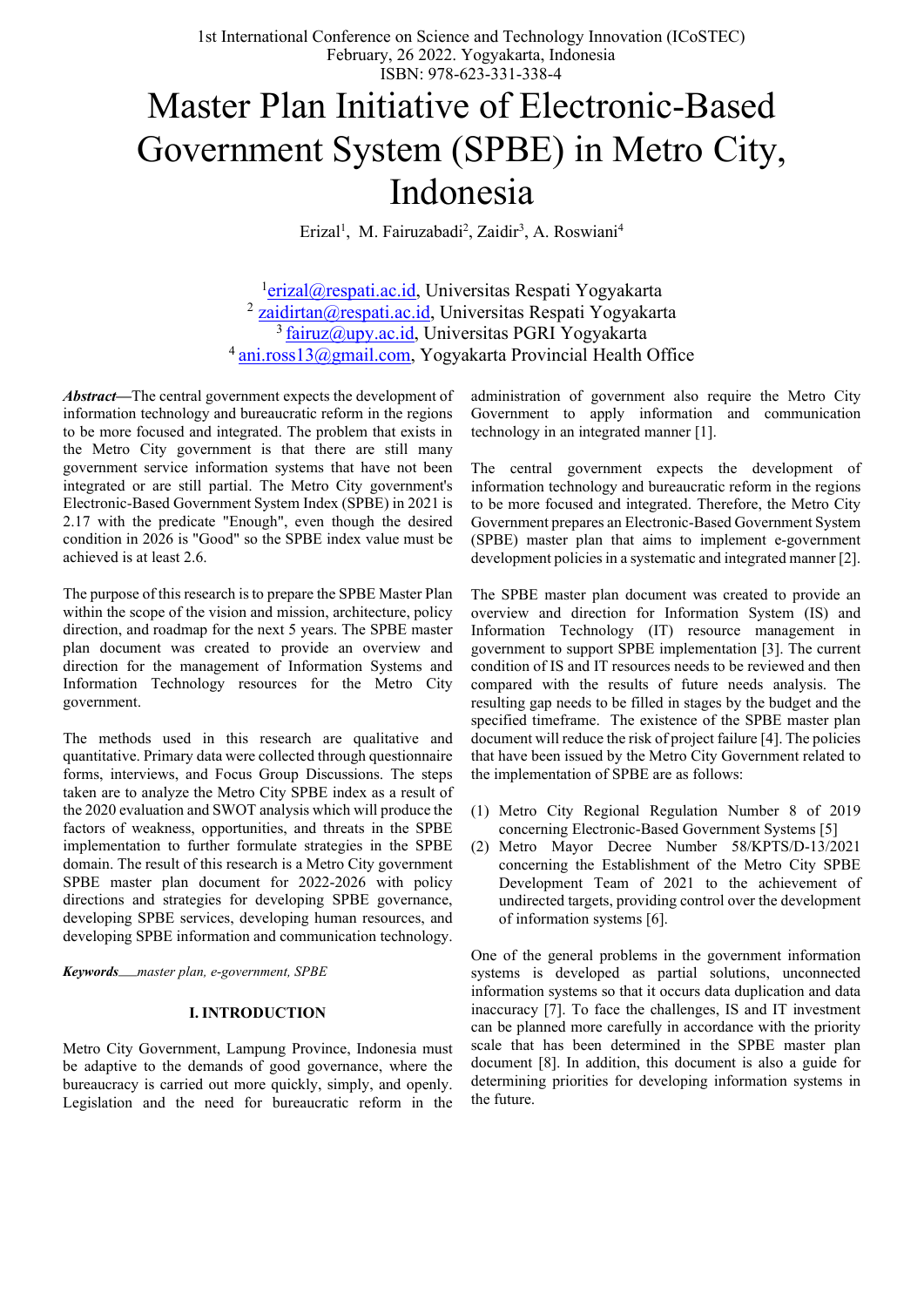#### **II. RESEARCH METHODOLOGY**

The preparation of the Metro City SPBE master plan for 2022- 2026 uses qualitative and quantitative methods. The data collected includes primary data and secondary data. Primary data were collected through questionnaire form, interviews, and Focus Group Discussions (FGD) [9].

This research also studies the results of the 2020 SPBE index of Metro City and SWOT analysis which will reveal the strengths, weaknesses, opportunities, and threats in the implementation of the SPBE to further formulate strategies in SPBE domains.



Fig. 1 Methodology of Metro City SPBE Master Plan

#### **II. ANALYSIS**

#### **A. SWOT Analysis**

SWOT analysis is an analytical technique used to evaluate strengths, weaknesses, opportunities, and threats [10]. SWOT as a technique to analyze the company's external and internal business environment used to achieve a systematic approach and support in decision-making [11]. SWOT matrix is a tool used to compile strategic factors. This matrix can illustrate clearly how the opportunities and external threats faced by the institutiom adjusted to the strengths and weaknesses it has [12].

#### **1. Strength**

The things that become strengths for Metro City in supporting SPBE are as follows:

- (1) There is a commitment from the Metro City Government to the implementation of SPBE.
- (2) There is already a strategic policy that supports Good Governance in a document of Regional Medium Term Development Plan (RPJMD) Mission 5 [13].
- (3) There is an alignment of SPBE development with the Regional Government Transaction Electronification (ETP) policy.
- (4) Some institutions can support SPBE implementation such as the Department of Communication and Informatics (Diskominfo), Regional Planning and Development Agency (BAPPEDA), Regional Work Unit (OPD), Regional Financial, and Asset Management Agency (BPKAD), and SPBE Supervisors.
- (5) All OPD have internet access.

(6) Most of the SPBE services are already available (11 Services)

#### **2. Weakness**

The things that are weaknesses for Metro City that can become obstacles in SPBE are as follows:

- (1) ICT documentation has not been organized.
- (2) The Metro City Computer Security Incident Response Team (CSIRT) has not yet been formed.
- (3) Implementation of ICT Governance has not been optimal.
- (4) Most of the SPBE services still depend on the central application and some of the services have not been integrated with the Metro City Government.
- (5) Internet access speed in several agencies is still intermittent (38% disconnected) due to bandwidth limitations.
- (6) There are still ICT assignments that are managed by human resources who do not have an ICT education background.
- (7) ICT development budget is still not a priority

#### **3. Opportunity**

Things that are opportunities from external parties for Metro City that can support SPBE are as follows:

- (1) Policies from the central and provincial governments have supported the development of SPBE [14] [15].
- (2) It is easier to obtain ICT infrastructure services from nongovernment parties.
- (3) The activities of online courses and the capacity of ICT human resources has a great opportunity to be improved.
- (4) Community potential to develop towards a digital ecosystem where is ranking 2 of human development index in Lampung Province (77.17), and above the national average (71.94) in 2020 [16].
- (5) The number of third parties who have competence in supporting the development of SPBE [17].
- (6) Many innovations made by other regions can become best practices for implementing SPBE [18].

#### **4. Threat**

The things that are threats for Metro City that can become obstacles in SPBE are as follows:

- (1) The level of cyber attacks in Indonesia increased 40% in 2017 and placed Indonesia as one of the countries with a high level of threat of cyber attacks after China [19].
- (2) Increasingly sophisticated hardware and software technology making existing technology tends to become obsolete quickly, so it needs to be adjusted of hardware, software, and brainware.

#### **B. Gap Analysis**

The Metro City Government SPBE Index in 2021 is 2.17, which means Enough Predicate [20]. The desired condition in 2026 is a Good Predicate. Thus, the SPBE index value that must be achieved is at least 2.6 with a good predicate.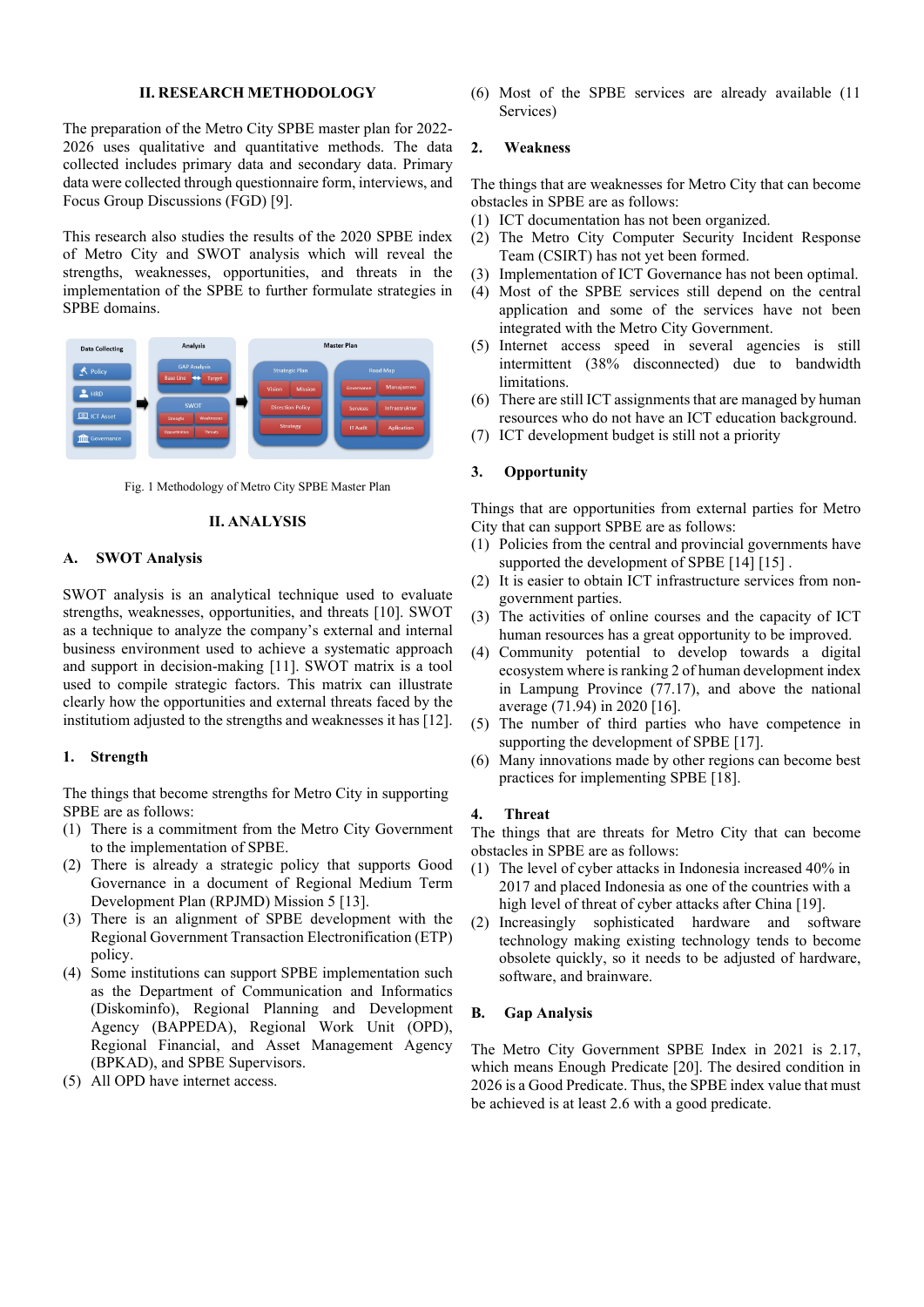# **Aspect 1 - Governance Internal Policy**

- **Current Index:** 2.12
- **Current conditions:** Already have Metro City Regional Regulation Number 8 of 2019 concerning SPBE. The Coordinator Team for SPBE Development Number 58 of 2021 has been formed on January 25, 2021
- **Ideal Condition:** There is an SPBE governance policy with 10 policy aspects that run optimally.
- **Expected conditions:** An SPBE governance policy is formulated which includes 10 policy aspects.

# **Aspect 2 - SPBE Strategic Planning**

- **Current Index:** 1.57 \*)
- **Current conditions** Already have regional innovations, but without planning and implementation from time to time.
- **Ideal Condition:** SPBE Architecture for Local Government Agencies and SPBE Plan Map for Local Government Agencies; There is an integration between the SPBE Plan and Budget; Already have careful planning related to SPBE Business Process Innovation
- **Expected conditions:** Have SPBE Architectural documents and SPBE Plan Map (including business process innovation planning) in the form of regulation of Mayor and budget as stated in the regional work plan.

## **Aspect 3 - Information and Communication Technology**

- **Current Index** : 1.5
- **Current condition:** 100% internet access, City government intranet available; Network infrastructure is still leased, network speed conditions are still disconnected (38%); There are 72 applications used by OPD/subdistrict/ward.
- **Ideal Conditions: SPBE Application Development;** Having Data Center Services; Having network services within local government agencies; Already using a Service Bus for local government agencies that support organizational performance.
- **Expected conditions:** Applications available for all types of services; Having Data Center Services; Increasing the speed of intra network access by increasing bandwidth and implementing fiber optic technology

## **Aspect 4 - SPBE Operator**

- **Current Index**: 1.57
- **Current conditions**: There is already collaboration between agencies in the implementation of SPBE; Collaboration between Diskominfo and other OPD; Department of Education with Department of Population and Civil Registration (Dukcapil); Hospital with Community Health Center (Puskesmas);
- **Ideal Conditions:** The implementation of the SPBE coordination team of Regional Government Agencies runs

according to its function and collaborates in the implementation of SPBE.

**Expected conditions:** An SPBE coordination team is formed in the form of a Mayor's Decree; Conditioning collaboration in the application of SPBE between OPDs with similarity in business processes.

#### **Aspect 5 - Implementation of SPBE Management**

- **Current Index**: Not yet evaluated on the 2018 version of the guide
- **Current conditions:** ICT management has been carried out, but it is not optimal and is intermittent
- **Ideal Conditions:** for the Implementation of SPBE Risk Management, Information Security Management, Data Management, ICT Asset Management, Human Resource Competency Management, Knowledge Management, Change Management that is defined, measured, reviewed, and evaluated.
- **Expected conditions:** Formation of a computer security incident response team; Performed single data management; Mapping and improving the competence of ICT HR periodically

## **Aspect 6 - Implementation of ICT Audit**

- **Current Index:** Not yet evaluated on the 2018 version of the guide
- **Current condition:** Not yet conducted an ICT audit
- **Ideal Conditions:** to Conduct SPBE Infrastructure Audits, SPBE Application Audits, SPBE Security Audits
- **Expected conditions:** Carry out strategic and leveraged Application Audits in terms of public service performance.

## **Aspect 7 - Electronic-Based Government Administration Services**

- **Current Index:** 2.48
- **Current condition**: Available Planning Services, Budgeting Services, Financial Services, Goods and Services Procurement Services, Personnel Services, Dynamic Archive Services, State/Regional Property Management Services; There is no Internal Monitoring Service yet
- **Ideal Conditions:** Availability of Planning Services, Budgeting Services, Financial Services, Goods and Services Procurement Services, Personnel Services, Dynamic Archive Services, State/Regional Property Management Services, Government Internal Monitoring Services; That utilizes shared resources and collaborates between business processes.
- **Expected conditions:** Integration of Planning Services that is integrated with budgeting and finance; Integration of Goods and Services Procurement services with e-Vendors; Improvement of Personnel services for all types of personnel, both Technical Functional and General Functional.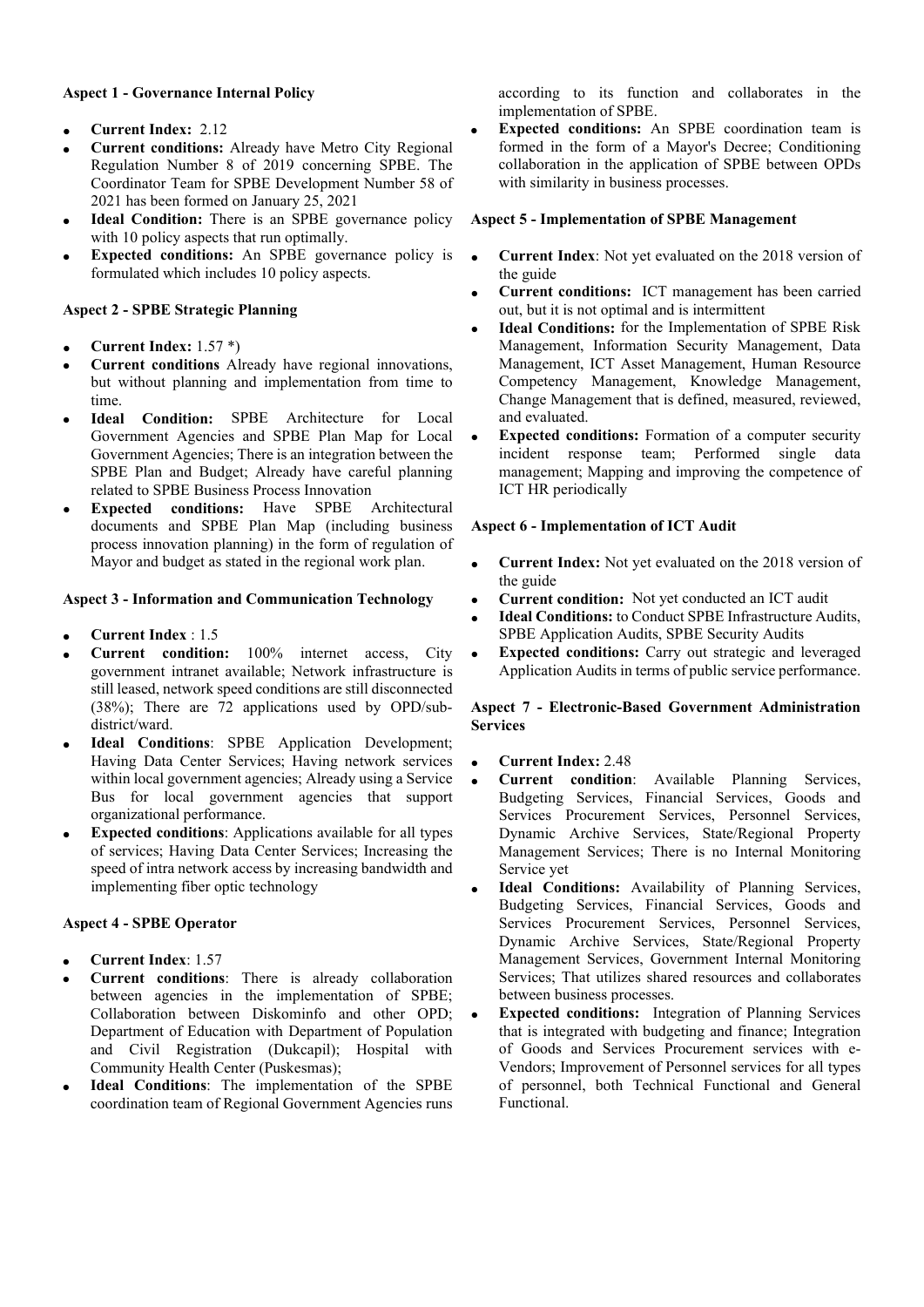#### **Aspect 8 Electronic-Based Public Services**

- **Current Index**: 2.48
- **Current conditions:** Available Public Service Complaints Service (Lapor Yai); Legal Documentation and Information Network (JDIH); Available Health Sector Public Services (Online Queue, SIMRS); Available Education Sector Public Services (PPDB online); Available Economic Sector Public Service (e-SEKAM)
- Ideal conditions: Availability of Public Service Complaints Service, Open Data Service, Legal Documentation and Information Network (JDIH), Health Public Service, Education Sector Public Service, Economic Sector Public Service which is well managed.
- **Expected Conditions:** Availability of Public Service Complaints Service, JDIH, Health Public Service, Education Sector Public Service, Tourism Sector Public Service which is integrated between OPD and with the central government.

# **IV. RESULT AND DISCUSSION**

## **A. SPBE Vision & Mision**

#### **1. Vision**

The realization of an integrated and comprehensive electronicbased government system to achieve high-performing, honorable, and dignified bureaucracy and public services. This vision becomes a reference in realizing the implementation of an integrated SPBE in the Metro City Government to produce a government bureaucracy that is integrative, dynamic, transparent, and innovative, as well as improving the quality of public services that are integrated, effective, responsive, and adaptive.

## **2. Mission**

- (1) Organizing and strengthening the organization and governance of an integrated electronic-based government system;
- (2) Develop electronic-based public services that are integrated, comprehensive, and reach the wider community;
- (3) Building a foundation of integrated, secure, and reliable information and communication technology; and
- (4) Building competent and innovative human resources based on information and communication technology.

# **B. Policy Direction and Strategy**

# **1. Governance Domain**

The policy directions in the governance domain are as follows:

(1) Strengthening management capacity and coordination system. The strategies to achieve strengthening of management capacity and implementation coordination

system to build an integrated SPBE between agencies are: (a) Establish and strengthen the Regional Government SPBE coordination team; (b) Prepare a map of the Metro City Government business process; and (c) Evaluate SPBE governance including planning, expenditure/investment management, and system maintenance.

(2) Comprehensive and integrated SPBE policy strengthening. The comprehensive SPBE policy is directed to involve all stakeholders in the formulation and implementation of SPBE policies in the Metro City Government. The strategies to achieve a comprehensive and integrated SPBE policy strengthening are: (a) Improve coordination between regional apparatus and the community in the formulation and implementation of SPBE policies; and (b) Evaluate the implementation of the SPBE policy.

#### **3. Services Domain**

The policy directions in the services domain are as follows:

- (1) SPBE service development that is oriented to SPBE users and opens up space for community participation. The strategies to achieve SPBE service development that is oriented towards SPBE users and open up space for community participation are: (a) Ensuring that the needs of SPBE users for SPBE services are met, and (b) Build Public Service Portal and One Data Portal.
- (2) Continuous improvement of SPBE service quality SPBE service quality improvement is carried out systematically and continuously to improve the efficiency of SPBE service management and provide satisfaction to SPBE users. The strategies to achieve continuous improvement of SPBE service quality are: (a) To integrate services within and between regional apparatuses; and (b) Implement effective and targeted SPBE service management and technology.

## **4. ICT Domain**

The policy directions in the ICT domain are as follows:

- (1) Implementation of SPBE infrastructure independently, integrated, and standardized. SPBE infrastructure implementation includes Data Center and Intragovernment Networks. The strategies to achieve the implementation of SPBE Infrastructure independently, integrated, and standardized are: (a) Provision and utilization of SPBE infrastructure including Data Center (b) Provision of Intra-government Network by utilizing the broadband network for SPBE Infrastructure accessibility.
- (2) Optimizing the use of the integrated and shared SPBE application is carried out to increase the efficiency of ICT implementation. The strategy to achieve optimization of the use of the SPBE public application which is integrated and shared is by (a) Adopt the general application if the application from other regional government and central government. (b) Integration of general applications with a specific application that has been implemented in the Metro City Government.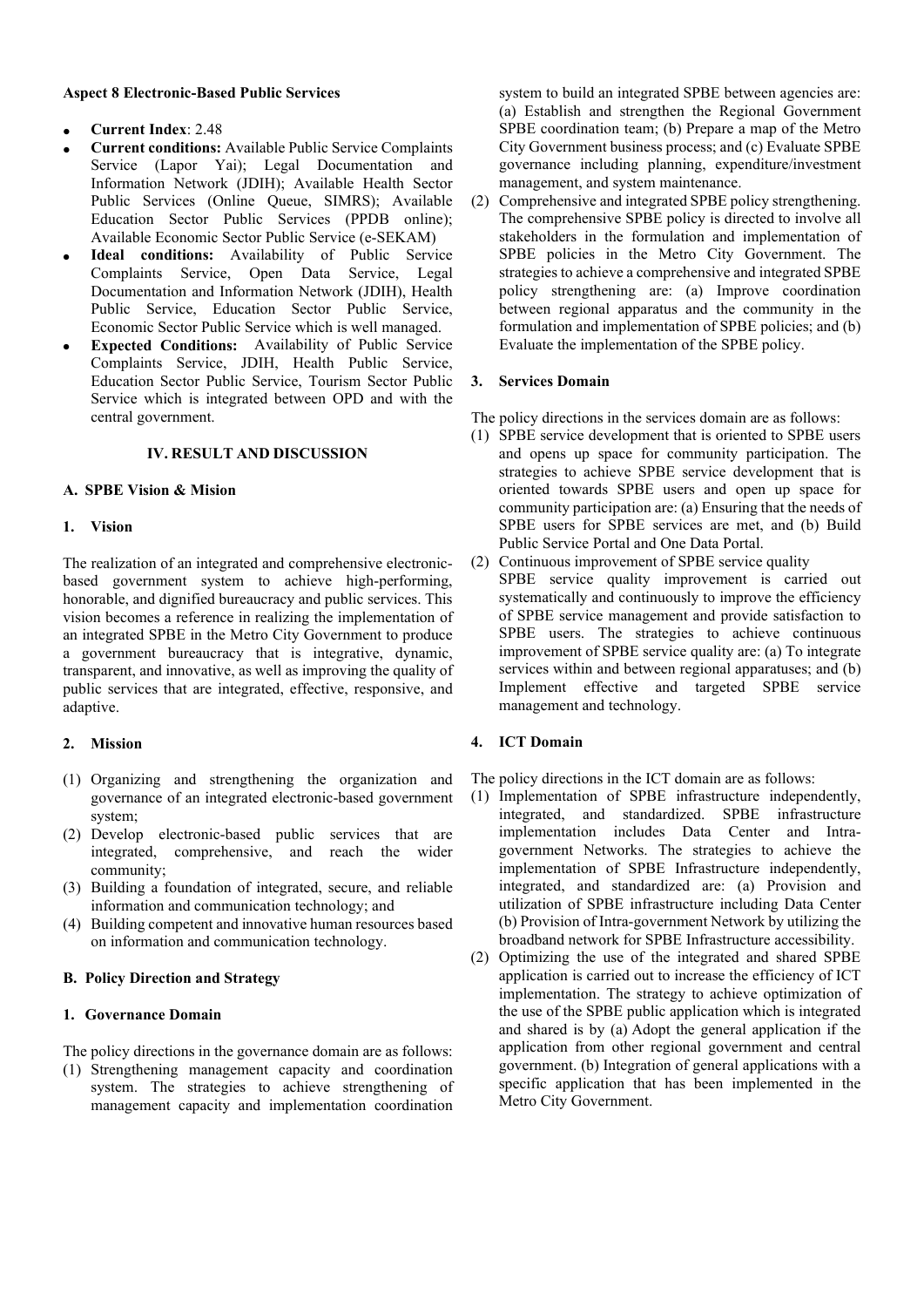(3) The provision of integrated and quality data and information is carried out to meet the needs of the government, business actors, and the community in decision making, policy formulation, and preparation of activity programs. The strategies to achieve the provision of integrated and quality data and information are: (a) Implementing integrated data management; (b) Implementing integrated information security management

# **C. Road Map**

The stages of ICT development are outlined that focused planning in 5 (five) years, such as the figure below:



Fig. 3 Focus on Planning for the Next 5 Years

In the implementation of SPBE, Quick Wins are needed to gain positive initial momentum as well as the confidence to carry out major programs consistently and sustainably [9]. A quick win is also expected to provide a positive image for the implementation of the Metro City Government SPBE.



Fig. 4 Quick Wins

The application roadmap by service can be seen in the following table:

| <b>Services</b>                | Quick<br>Win | 2022           | 2023         | 2024         | 2025         | 2026           | Sum            |
|--------------------------------|--------------|----------------|--------------|--------------|--------------|----------------|----------------|
| Organizational                 |              |                |              |              |              |                |                |
| Performance                    |              |                | $\mathbf{1}$ |              |              |                | $\mathbf{1}$   |
| <b>Accountability Services</b> |              |                |              |              |              |                |                |
| Dynamic Archive                |              | $\mathbf{1}$   |              |              |              |                | $\mathbf{1}$   |
| Service                        |              |                |              |              |              |                |                |
| <b>Personnel Service</b>       |              | $\mathbf{1}$   |              |              |              |                | $\mathbf{1}$   |
| <b>Financial Services</b>      |              | $\mathbf{1}$   |              | $\mathbf{1}$ |              |                | $\overline{2}$ |
| <b>Employee Performance</b>    |              | 1              | $\mathbf{1}$ |              |              | $\overline{2}$ |                |
| Service                        |              |                |              |              |              |                |                |
| Goods and Services             |              |                | $\mathbf{1}$ | $\mathbf{1}$ |              | $\overline{2}$ |                |
| <b>Procurement Services</b>    |              |                |              |              |              |                |                |
| Government Internal            |              |                |              |              | $\mathbf{1}$ |                | $\mathbf{1}$   |
| Oversight Service              |              |                |              |              |              |                |                |
| <b>Electronic-Based Public</b> | 4            | 11             | 8            | 14           | 12           | 8              | 45             |
| Service                        |              |                |              |              |              |                |                |
| Economic Sector Public         | $\mathbf{1}$ | $\overline{2}$ | 3            | $\mathbf{1}$ | $\mathbf{1}$ |                | $\overline{7}$ |
| Service                        |              |                |              |              |              |                |                |
| <b>Health Sector Public</b>    |              | $\overline{2}$ |              |              |              |                | $\overline{2}$ |
| Service                        |              |                |              |              |              |                |                |
| <b>Education Sector Public</b> |              | $\mathbf{1}$   |              |              |              |                | $\mathbf{1}$   |
| Service                        |              |                |              |              |              |                |                |
| Other                          |              |                |              |              | $\mathbf{1}$ |                | $\mathbf{1}$   |
| <b>Total</b>                   | 5            | 20             | 14           | 17           | 15           | 8              | 66             |

Table. 1 The application roadmap by service

#### **D. Recomendation**

Some suggestions and specific recommendations that are expected to be implemented as part of the implementation of the Metro City Government SPBE, namely:

- 1. The work program to be implemented is the development of Information and Communication Technology infrastructure for the community. The activities that need to be done in this case are (1) Provision of wifi access in public spaces by the Metro City Government. (2) Provision of subscription internet access in residential areas by involving private parties. It is necessary to map out residential areas that have not been reached by internet subscriptions, as a basis for recommendations for the private sector to build towers in these areas.
- 2. Intra Network is a network that connects between network nodes in the Metro City Government environment. The use of intranetwork aims to maintain security in sending data and information between network nodes within Government Agencies. Intra-network operations require a physical network infrastructure, hardware, and other software for the connection system to run optimally. In addition, human resources play an important role in the operational implementation of intra-network utilization. The provision of physical networks can be built by the government itself or built by service providers. The network in the building is expected to be a device provided by the Government itself. Meanwhile, equipment outside the building can use equipment from service providers.
- 3. One Data is a government policy in which the regional head acts as the Data Representative. For this reason, it is necessary to build a system that allows the management of one data to be more optimal by building a single data application. The source of data comes from work units, in the form of aggregate data that's reported quarterly. In the next stage, the application can take advantage of web service technology to interchange data from an existing system that is maturely ready to be integrated. The main content of this single data application is data on the achievement of the RPJMD, Key Performance Indicators, and SDGs data.
- 4. A data center is an absolute necessity in the implementation of SPBE. Currently, the Central Government has prepared a National Data Center so that it can answer the need for data and information storage services. In its implementation, there is still a need for a data center that can be utilized by the Metro City Government in situations where there are services that cannot be fulfilled by the National Data Center. To facilitate operations, the provision of a data center can be done by cooperation with a third party.
- 5. Most of the SPBE development plans in Metro City are the preparation and maintenance of applications as instruments for realizing electronic-based services to the public. The implementation of this service requires the following: (1) Application help desk service to ensure the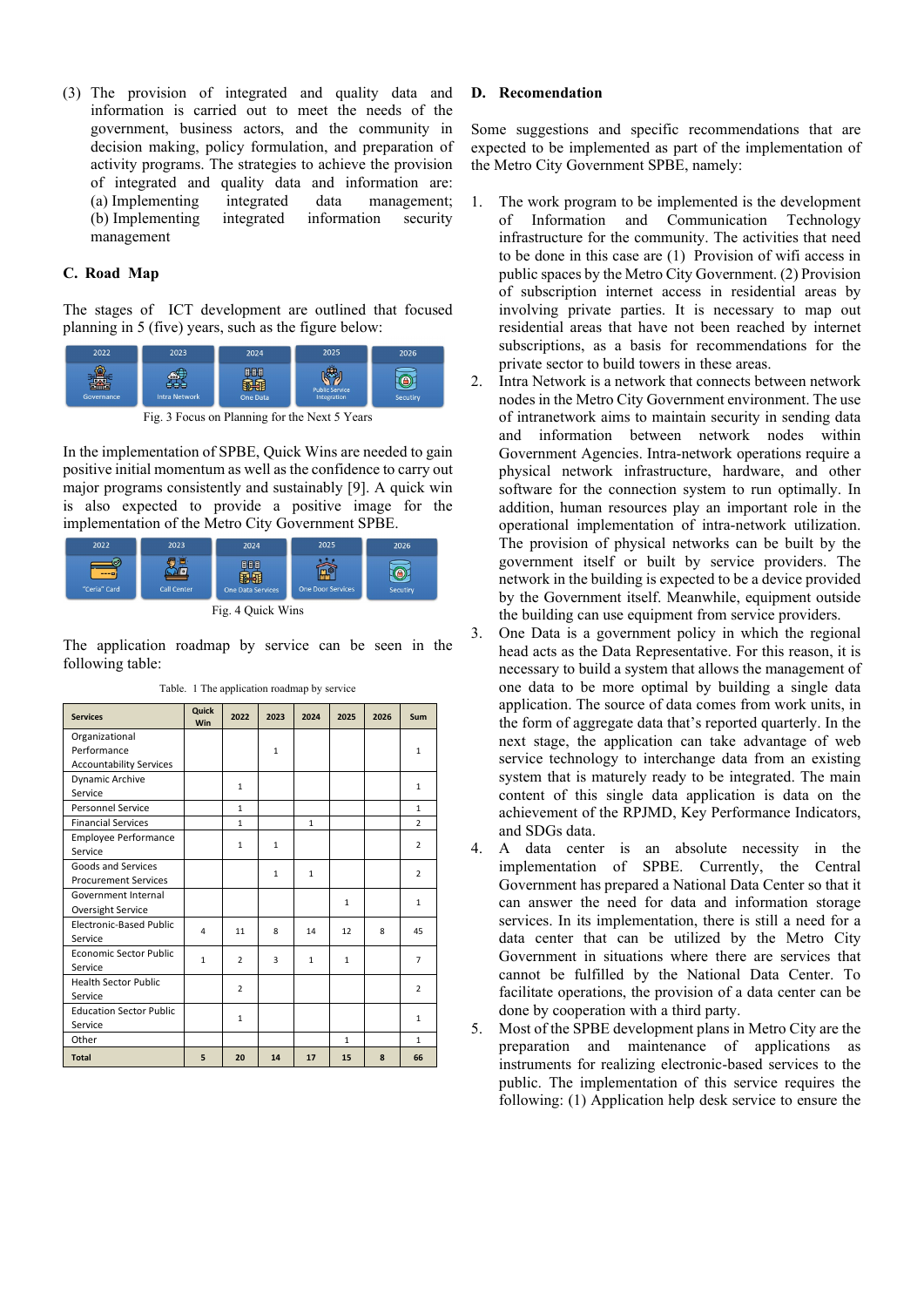proper functioning of application services. (2) Application Technical Support, in the form of troubleshooting services if there are application features that do not work. (3) Technical documentation of the application which needs to be updated every period time. (4) Technical documentation needs to be provided with metadata, data, and application information.

- 6. A number of Human Resources (HR) and competencies have to be improved in the organization that has the responsibility of managing and developing SPBE at the Metro City Government.
- 7. Developing quick wins program applications consist of JamaPai (Community Network of Care Children and Mothers), Kartu Metro Ceria (Identification and Transaction Service Cards) and e-Sekam (Digital-Based Metro Creative Center).

## **V. CONCLUSION**

The study in this study reveals that there are still many Metro City government service information systems that have not been integrated or are still partial so that the Metro City government's Electronic-Based Government System Index (SPBE) in 2021 is 2.17 with the title "Enough". The Metro City SPBE Index with a "Good" predicate of at least 2.6 can be achieved in 2026 by compiling and implementing the Metro City government SPBE master plan document for 2022-2026 with policy directions and strategies for developing SPBE governance, developing SPBE services, and SPBE information and communication technology development.

The following are suggestions for developing SPBE for Metro City: 1) development of Information and Communication Technology infrastructure for the community, 2) use of intranetwork that connects network nodes within the Metro City Government, 3) build a system that allows the management of one data to be more optimal by building a single data application, 4) providing a data center that can be utilized by the Metro City Government in situations where there are services that cannot be fulfilled by the National Data Center, 5) application preparation and maintenance as an instrument to realize electronic-based services to the public, 6) improvement competence of human resources who will be responsible for managing and developing SPBE, and 7) developing quick wins program applications consist of JamaPai (Community Network of Care Children and Mothers), Kartu Metro Ceria (Identification and Transaction Service Cards) and e-Sekam (Digital-Based Metro Creative Center).

#### **ACKNOWLEDGMENTS**

Thank you to the Metro City Government for trusting us to conduct a study on the Electronic-Based Government System.

# **REFERENCES**

- [1] M. T. R. Farikhah, "Implemetation of Smart Governance Concept Policy in Bantul Regency," *Nahkoda: Jurnal Ilmu Pemerintahan,* vol. 18 No. 2, pp. 129-137, 2019.
- [2] P. Kurniati, I. Sholihin, R. Winarta dan M. Insan, "Information Technology Policy through the E-Government Programs in Improving Public Services Quality," *International Journal of Computer in Law & Political Science,* vol. 1, pp. 1-8, 2020.
- [3] Y. Suwarno dan N. Kurniawati, "E-Government Institutional Capacity in Provincial Governments of West-Java and East-Java," *Journal of Government & Politics,* vol. 11(2), pp. 185-214, 2020.
- [4] F. Wahid, "Explaining Failure of e-Government Implementation in Developing Countries: A Phemomenological Perspective," dalam *Seminar Nasional Aplikasi Teknologi Informasi*, Yogyakarta, 2021.
- [5] Metro City Government, *Metro City Regional Regulation Number 8 of 2019 concerning the Implementation of an Electronic-Based Government System,* Metro City: Metro City Government, 2019.
- [6] Metro, Wali Kota, *Metro Mayor Decree Number 58/KPTS/D-13/2021 regarding the Establishment of the Metro City SPBE Guidance Team in 2021,* Metro City: Metro City Government, 2021.
- [7] A. M. Samsor, "Challenges and Prospects of e-Government Implementation in Afganistan," *International Trade, Politic and Development,* vol. 5, no. 1, pp. 51-70, 2021.
- [8] B. Prasetyo dan T. D. Susanto, "The Relationship Analysis of e-Government Implementation on Increasing Capital Investment in Region (Case Study : Banyuwangi City)," *IPTEK, Journal of Engineering,* vol. 3, no. 1, pp. 17-21, 2017.
- [9] S. Wahyuningsih, R. Yulianti dan R. Berthanilla, "Effect of E-Government on Improving The Quality of Public Services in Serang Municipality," *Sawala – Jurnal Administrasi Negara,* vol. 9, no. 2, pp. 213- 233, 2021.
- [10] R. Dhillon dan V. Laxmi, "SWOT Analysis of Projects: An Indian Experience," *IJCST,* vol. 5, no. 3, pp. 72-74, 2014.
- [11] A. Görener, K. Toker dan K. Uluçay, "Application of Combined SWOT and AHP: A Case Study for a Manufacturing Firm," *Procedia - Social and Behavioral Sciences,* vol. 58, p. 1525–1534, 2012.
- [12] R. Saull, "The IT Balanced Scorecard: A Roadmap to Effective Governance of a Shared Service IT Organization," *Information Systems Control Journal,*  vol. 2, 2000.